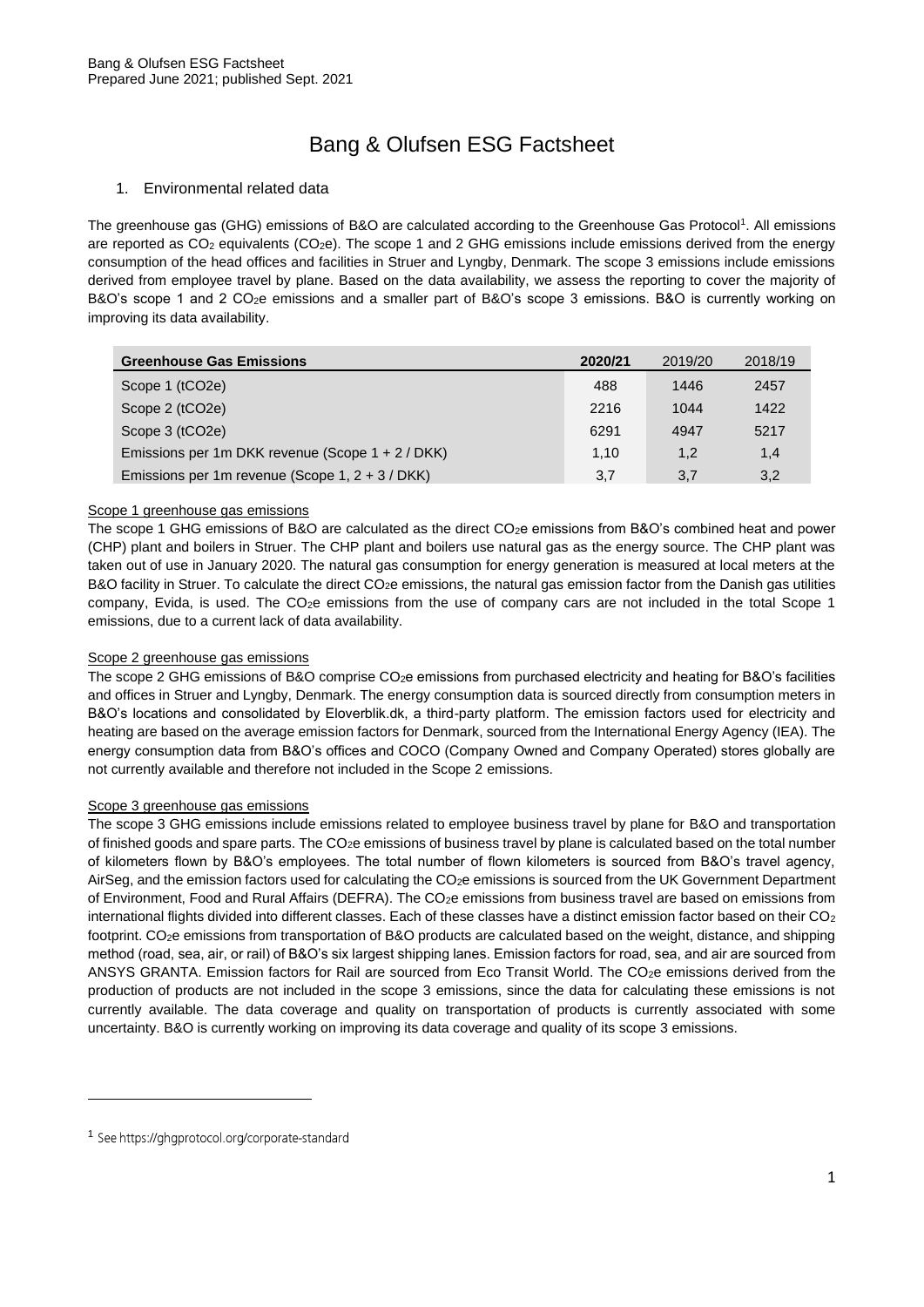## 2. Social related data

The social data collected for B&O currently includes diversity, employment satisfaction, and health and safety. B&O is currently working on improving its data availability.

| <b>Employee metrics</b>                           | 2020/21    | 2019/20    | 2018/19 |
|---------------------------------------------------|------------|------------|---------|
| Women in the Board of Directors                   | 33%        | 43%        | 13%     |
| Gender Balance - Director plus (% female)         | 18%        | <b>24%</b> | 21%     |
| Gender Balance - Executive management (% female)  | <b>25%</b> | $0\%$      | 0%      |
| International profiles in HQ (% international)    | 22%        | 17%        | 12%     |
| Employee satisfaction (number)                    | 75         | 75         | 73      |
| Lost time injury rate (per 200,000 working hours) | 0.7        | 1.4        | -       |

## Women in the Board of Directors

The gender balance for the Board of Directors is calculated as the number of women compared to the number of men who hold a seat at the Board of Directors, excluding employee elected members. The data is reported on the last date of the fiscal reporting period on May 31st.

## Gender balance

The gender balances for the leadership categories, Director plus and Executive management, are calculated as the number of women in each leadership category, respectively, compared to the total number of men and women employed in the same employee category. The data does not include retail employees in USA, Great Britain, and Hong Kong. The data is reported on the last date of the fiscal reporting period on May 31st.

#### Percentage of international profiles in HQ

The percentage of international profiles employed in B&O's headquarters in Denmark is calculated as the share of non-Danish employees of the total population of salaried employees.

#### Employee satisfaction

The employee satisfaction score is measured using B&O's recurring employee survey. For the fiscal year 2018/19 and 2019/20 B&O's engagement score is reported. The maximum engagement score is 100. For the fiscal year 2020/21 B&O has changed its engagement score into a PULSE score, which includes a different methodology for calculation the score. The maximum PULSE score is 100, and the reported data is an average of four annual PULSE surveys. The reported data covers B&O.

#### Lost Time Injury rate

The lost time injuries are reported as the number of injuries that occurred to an employee, which led to a loss of productive work time. The lost time injuries cover B&O's activities in Denmark and is only available for 2019/20 and 2020/21. The lost time injuries of suppliers associated with B&O are not included. The lost time injury rate is calculated per 200,000 working hours. The total working hours are calculated as the average number of working days in each month multiplied with 7,4 working hours per day for all B&O employees in Denmark.

#### 3. Governance related data

The governance data of B&O currently includes coverage of supplier audits, non-conformities with the Supplier Code of Conduct, and cases reported and closed through the BeoShare whistleblower scheme. The data reported below covers all of B&O.

#### Percentage of "High risk" supplier spend audited

All suppliers rated as "High Risk" in terms of compliance with B&O's Supplier Code of Conduct are audited every 3rd year by an independent auditor company. Each audit results in a report based on the findings of the audit, which includes conformities and non-conformities with the Supplier Code of Conduct as well as relevant legislation. The percentage of "high risk" supplier spend audited is calculated based on the total spend for suppliers in countries defined as "high risk".